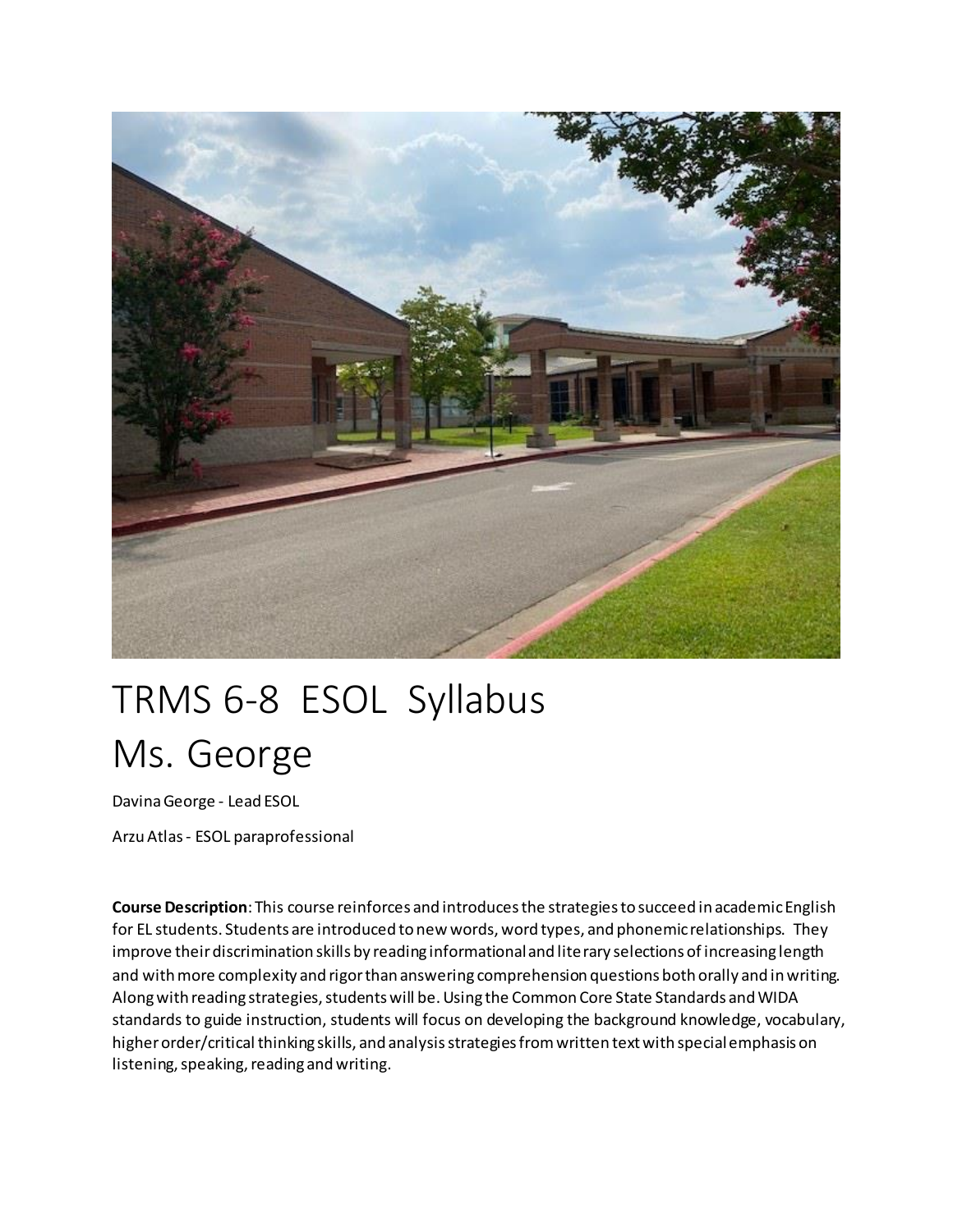## School Logo



## Units

|                                                    | Unit 1<br>1st 6 Weeks                                                                                                                                                                          | Unit 2<br>2 <sup>ad</sup> 6 Weeks                                                                                                                                           | Unit 3<br>3rd 6 Weeks                                                                                                                                                                       |
|----------------------------------------------------|------------------------------------------------------------------------------------------------------------------------------------------------------------------------------------------------|-----------------------------------------------------------------------------------------------------------------------------------------------------------------------------|---------------------------------------------------------------------------------------------------------------------------------------------------------------------------------------------|
| <b>Reading Focus</b>                               | Literary                                                                                                                                                                                       | Informational                                                                                                                                                               | Literary                                                                                                                                                                                    |
| <b>Reading</b><br><b>Standards</b>                 | RL1 - Making Inferences<br>RL2 - Analyze Themes<br>RL3 - Analyze Plot/Setting<br>RL3 - Analyze Dialogue<br>RL3 - Characterization                                                              | RI1 - Cite Textual Evidence<br>RI2 - Main Idea & Support<br>RI6 - Determine POV                                                                                             | RI1 - Persuasive Appeals<br>RI6 - Analyze Argument<br>RIB - Evaluate Claims, Logic, Reasoning,<br>Evidence                                                                                  |
| <b>Writing Focus</b>                               | Narrative                                                                                                                                                                                      | Informational                                                                                                                                                               | Argument                                                                                                                                                                                    |
| Writing<br><b>Standards</b>                        | W3 - Narrative Writing<br>W4 - Clear & Coherent Writing<br>W9 - Summarizing                                                                                                                    | W2 - Informative Writing<br>W4 - Constructed Responses<br>W6 - Media to Publish                                                                                             | W1 - Argument Writing<br>W5 - Writing Process<br>W6 - Media to Publish                                                                                                                      |
| <b>WIDA</b><br><b>Standards</b><br>For Beginners   | ELP1 - Identify, name, and write using<br>pictorials <sup>1</sup><br>ELP1 - Respond to Wh questions<br>ELP1 - Sort and match visuals with<br>vocahulary<br>ELP1 - Read and recount sight words | ELP2 - Write using sentence frames<br>ELP2 - State events in a series<br>ELPZ - Identify main idea<br>ELP2 - Describe elements in a text<br>ELP2 - Answer simple questions: | ELP2 - Identify claims / reasons<br>ELP2 - State evidence to support claims<br>ELP2 - Distinguish fact & opinion<br>ELP2 - State opinions in discussions                                    |
| Vocab<br>Strategies                                | Linear Arrays<br>Word Analysis<br>Word Families<br>Regular & Irregular Verbs                                                                                                                   | Word Analysis<br>Word Linking<br>Affixes<br>3x3                                                                                                                             | Word Analysis<br>Linear Arrays<br>Word Families<br>Word Linking<br>3x3<br>Affisons                                                                                                          |
| Grammar<br>Strategies                              | Parts of Speech<br>Simple Present, Past, & Future Verb Tense<br>Read & Write Simple Sentences                                                                                                  | Parts of Spowch<br>Present & Past Progressive Tense<br>Reading & Writing Simple Paragraphs                                                                                  | Parts of Speech<br>Regular & Irregular Verbs<br>Writing Simple Paragraphs                                                                                                                   |
| Language<br>Standard                               | L1c - Verb mood<br>L2 - Capitalization, Punctuation (comma,<br>ellipses, dashes) & Spelling<br>L4a - Parts of Speech & Context Clues<br><b>14c</b> - Dictionaries & Thesauruses                | L1a - Gerunds, Infinitives, & Participles<br>$L4 - Affices$<br>L5 - Comparatives & Superlatives                                                                             | L1 - Commund of Grammar<br>L2 - Capitalization, Punctuation & Spelling<br>L3 - Use knowledge of language<br>L4 - Determine meaning of unknown words<br>L5 - Understand figurative language. |
| Speaking &<br><b>Listening</b><br><b>Standards</b> | SL1 - Engage in discussions<br>SL4 - Eye contact, promunciation, volume<br>SL6 - Adapt speech                                                                                                  | SL1 - Engage in discussions<br>SL4 - Presentations<br>SLS - Multimedia for Presentations                                                                                    | SL1 - Engage in Discussions<br>SL2 - Analyze info presented<br>SL3 - Evaluate reasoning<br>SL4 - Presentations<br>SLS - Multimedia for Presentations<br>SL6 - Adapt speech                  |

*1 - Semester 1*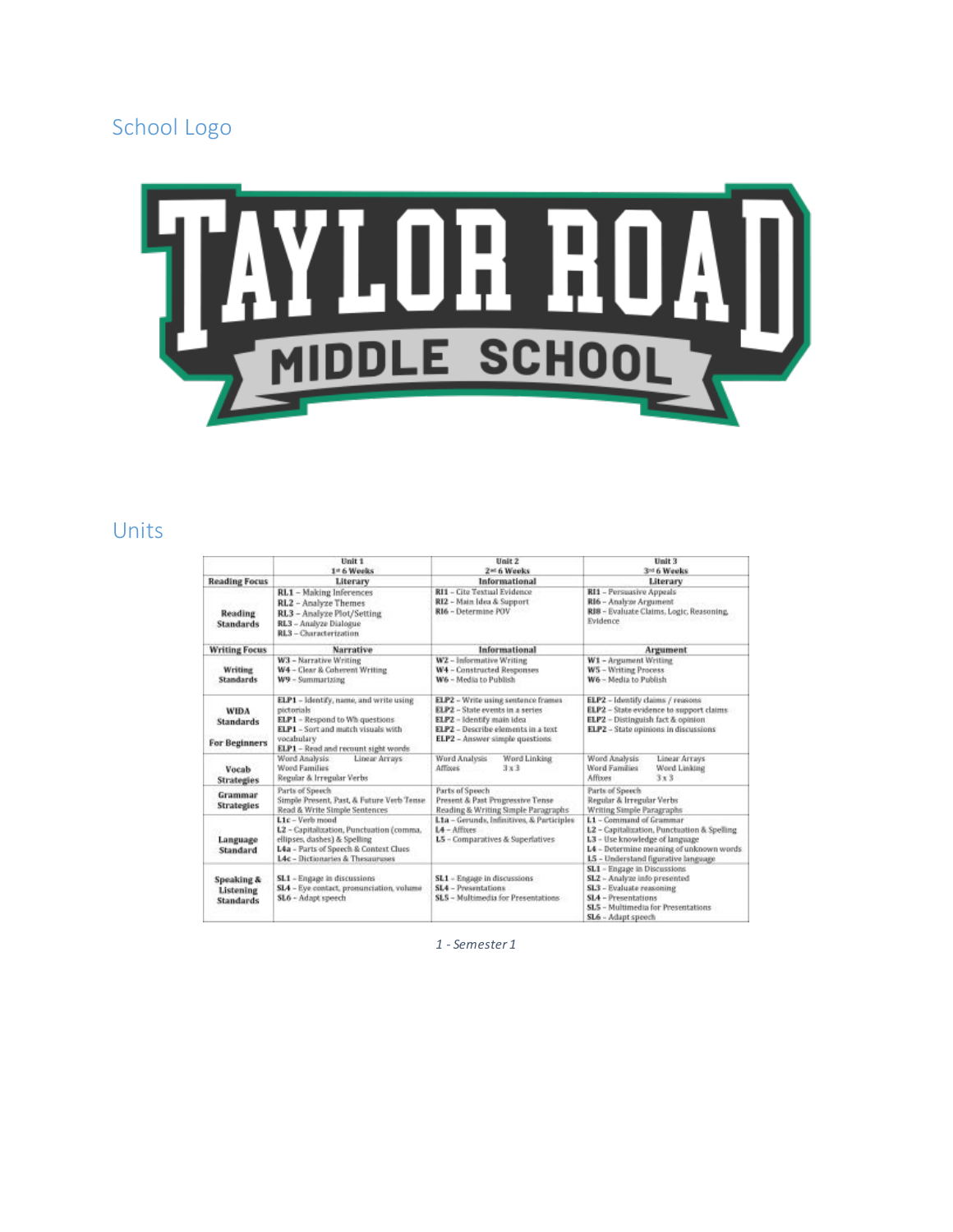|                                             | Unit 4<br>4th 6 Weeks                                                                                                                                                                         | Unit 5<br>5th 6 Weeks                                                                                                                                | Unit 6<br>6th 6 Weeks                                                                     |
|---------------------------------------------|-----------------------------------------------------------------------------------------------------------------------------------------------------------------------------------------------|------------------------------------------------------------------------------------------------------------------------------------------------------|-------------------------------------------------------------------------------------------|
| <b>Reading Focus</b>                        | Informational                                                                                                                                                                                 | Literary/Poetry                                                                                                                                      | Literary / Mythology / Drama                                                              |
| Reading<br><b>Standards</b>                 | RII - Rhetoric & Bias<br>RI3 - Analyze Speeches<br>RI4 - Analyze Pigures of Speech                                                                                                            | RL2 - Analyze Tone/Mood<br>RL4 - Figurative Language<br>RL4 - Poetry vs Prose<br>RLS - Compare/Contrast<br>RL6 - Irony / Suspense<br>RL9 - Mythology | RL3 - Analyze Drama<br>RL 5 - Compare text structures<br>RL 7 - Analyze a live production |
| <b>Writing Focus</b>                        | Argument                                                                                                                                                                                      | Descriptive                                                                                                                                          | Narrative                                                                                 |
| <b>Writing</b><br><b>Standards</b>          | W1 - Argument Writing<br>W7 - Research Projects<br>WB = Quote/Paraphrase                                                                                                                      | W2 - Explanatory Writing<br>W3 - Poetry Writing<br>W4 - Constructed Responses<br><b>WS</b> - Writing Process<br>W6 - Media to Publish                | W3 - Dialogue Writing<br>W6 - Interact through the internet                               |
| <b>WIDA</b><br><b>Standards</b>             | ELP2 - Identify claims / reasons<br>ELP2 - State evidence to support claims<br>ELP2 - Distinguish fact & opinion<br>ELP2 - State opinions in discussions                                      | ELP 2 - Identify rhyming words<br>ELP 2 - Highlight sensory words<br>ELP 2 - Read aloud short poetry                                                 | ELP 2 - create presentations<br>ELP 2 - present oral presentations                        |
| Vocab<br><b>Strategies</b>                  | Word Analysis<br><b>Linear Arrays</b><br><b>Word Families</b><br>Word Linking<br>$3 \times 3$<br>Affixes                                                                                      | Word Analysis<br>Linear Arrays<br>Word Families<br>Word Linking<br>Affixes<br>$3 \times 3$                                                           | Word Analysis<br>Linear Arrays<br>Word Families<br>Word Linking<br>3x3<br>Affixes         |
| Grammar<br><b>Strategies</b>                |                                                                                                                                                                                               |                                                                                                                                                      |                                                                                           |
| Language<br>Standard                        | L1 - Command of Grammar<br>L2 - Capitalization, Punctuation & Spelling<br>L3 - Use knowledge of language<br>L4 - Determine meaning of unknown<br>words<br>L5 - Understand figurative language | L1b - Active/Passive Voice<br>L3 - Active/Passive Verb Mood<br>L5a - Figures of Speech<br>LSc - Denotations & Connotations                           | Any standards missed                                                                      |
| Speaking &<br>Listening<br><b>Standards</b> | SL1 - Engage in Discussions<br>SL2 - Analyze info presented<br>\$13 - Evaluate reasoning<br>SL4 - Presentations<br>SLS - Multimedia for Presentations:<br>SL6 - Adapt speech                  | SL2 - Analyze info presented<br>SL3 - Evaluate reasoning<br>SL6 - Adapt speech                                                                       | Any standards missed                                                                      |

*2 - Semester 2*

#### Resources

*Links to online textbooks and websites: esllibrary.com Inside Textbooks: National Geographic (coming soon)*

## Classroom Expectations, Rules, and Routines

#### **Procedures, Reward systems, Expectations and Consequences**

- **In Person Expectations and Routines for students:**
- -1. Come to class on time with your ESOL Binder, Laptop and notes.
- 2. When you enter class, come in quietly and start the warm-up on the board
- 3. Be ready for class, bring your binder with your classwork, resources, and homework to class.
- 4. If you need to translate, use google translate to help you.
- 5. If you need help, raise your hand and ask the teacher.

 6. Always stay and sit in your seat unless you ask the teacher for a need (go to bathroom, need a charger, want to help a friend).

7. Stay focused and on task. Follow the directions the teacher gives you.

8. Turn in your classwork and homework on time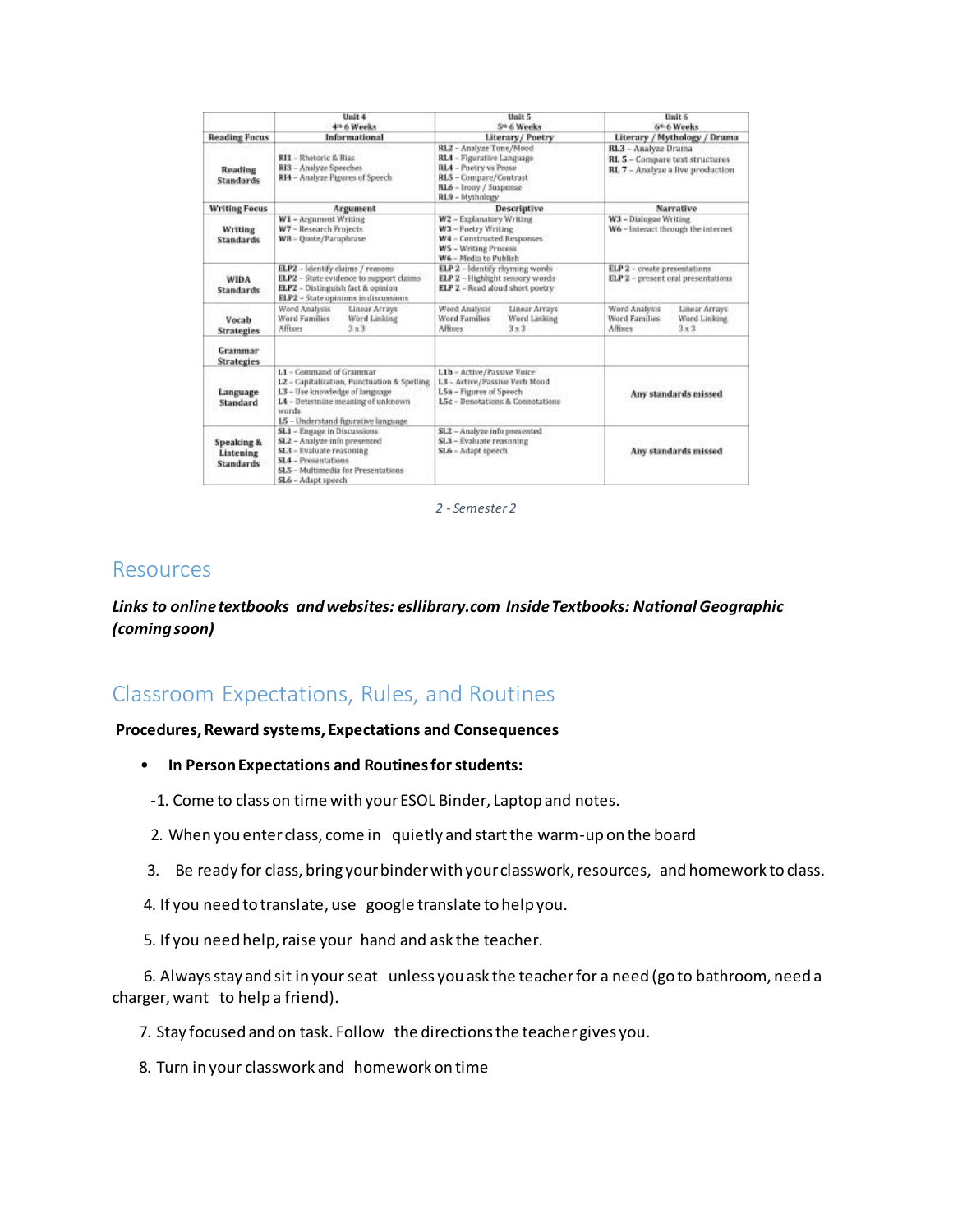9. Be kind and respectful to everyone in the room including your classmates as well as Ms. George, Ms.Peters and Ms. Atlas

#### **Virtual Classroom Expectations during Universal Remote Learning (URL)**

- **Preparing for Class:**
	- Device is charged
	- Log into your Class Teams 5-15 minutes before class is set to begin
	- Set-up in an area with the least distractions possible
	- Headphones to stay focused on class
	- Drinks/Snacks nearby if desired
	- Paper and pencil if you prefer to take non-electronic notes or any other supplies as requested by the teacher.
- **Attendance:**
	- Arrive to class on time
	- Stay on your Class Teams session for the full session time (unless dismissed by teacher)
	- If your teacher is not there-wait for them to arrive
	- If you are going to be late, notify your teacher via email
	- If you miss the class, watch the recording of the class as soon as you are able
	- If you have difficulty connecting or get dropped off the class, attempt to rejoin and notify your teacher, via email if you cannot resolve the problem
	- If the teacher drops off the call, wait for them to return or an email giving you further direction
- **During a Teams Live Class Session**
	- Arrive ready to learn and to be on camera (dress appropriately)
	- Mute microphone when not talking
	- Use chat box for comments and questions relevant to the instruction
	- Turn in assignments at the end of class (unless more time is needed/provided)

#### **Fulton County Schools Expectations**

- FCS Code of Conduct
	- Review the 2021-2022 [FCS](https://www.fultonschools.org/codeofconduct) STUDENT CODE OF CONDUCT HANDBOOK. Potential rule infractions in a virtual learning environment include, but are not limited to, harassment, bullying, cyber bullying, technology offenses, disruption and insubordination. Please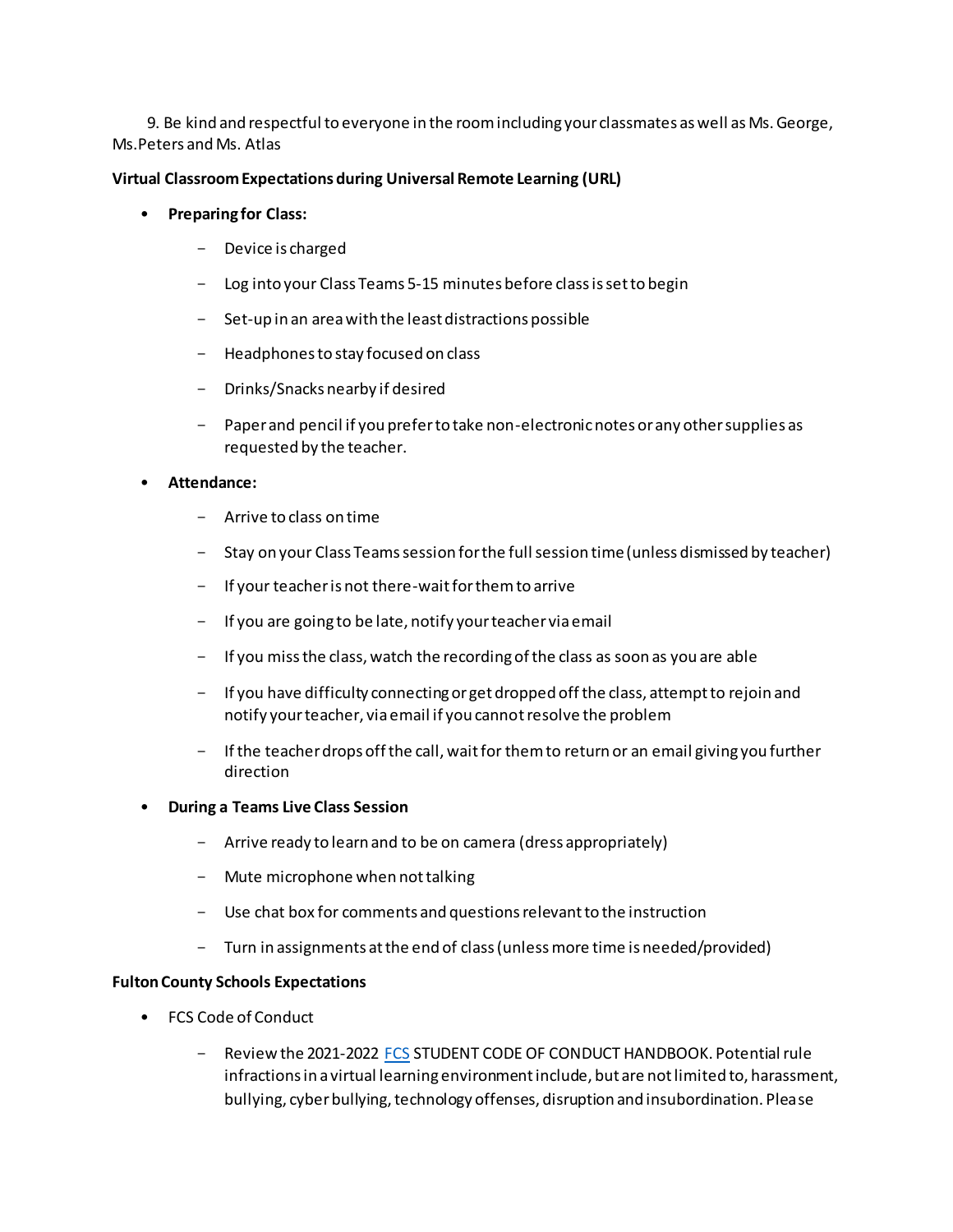note that code of conduct rule violations can also occur in the community or when using social media inappropriately if those behaviors cause a disruption to the classroom environment. Please note any behavior that violates the FCS STUDENT CODE OF CONDUCT HANDBOOK will be addressed through our district's discipline process. Potential discipline responses that will be utilized in the Universal Remote Learning environment include, but are not limited to, the following:

- Parent Conference
- Suspension from synchronous learning
- Restorative Practice Conference
- Loss of Privileges
- Virtual Drug Education Program Impact Lesson or project
- Suspension upon return to school Long-term suspension/Expulsion

Please know that we are committed to ensuring that all our students feel safe and ready to learn and will be providing students guidance, resources and support. Thank you for your partnership in teaching our students behavioral expectations and standards of conduct while in a Virtual Learning Environment.

#### Microsoft Class Teams

Microsoft Office 365 is the Student Management System used in all Fulton County Classrooms. All classes will have a Class Teams site set up. Students can access their Class Teams site through their Microsoft Office account.

Graded assignments will be posted in the "General" Channel in the Class Teams site. Students will turnin (when applicable) work in this channel and receive feedback and scores/grades. 1st Period (George) 2nd Period (George) 5th Period (George)

6th Period (George)

7th Period (George)

8th Period (George)

### Attendance

- Students must attend class. All students should be present and engaged during the learning session. Students will be counted as "participating"when attending live lessons, reviewing recorded lessons, or the submission of an assignment.
- Sometimes teachers will offer a check-in or submission of an assignment only that is required to count as "participating".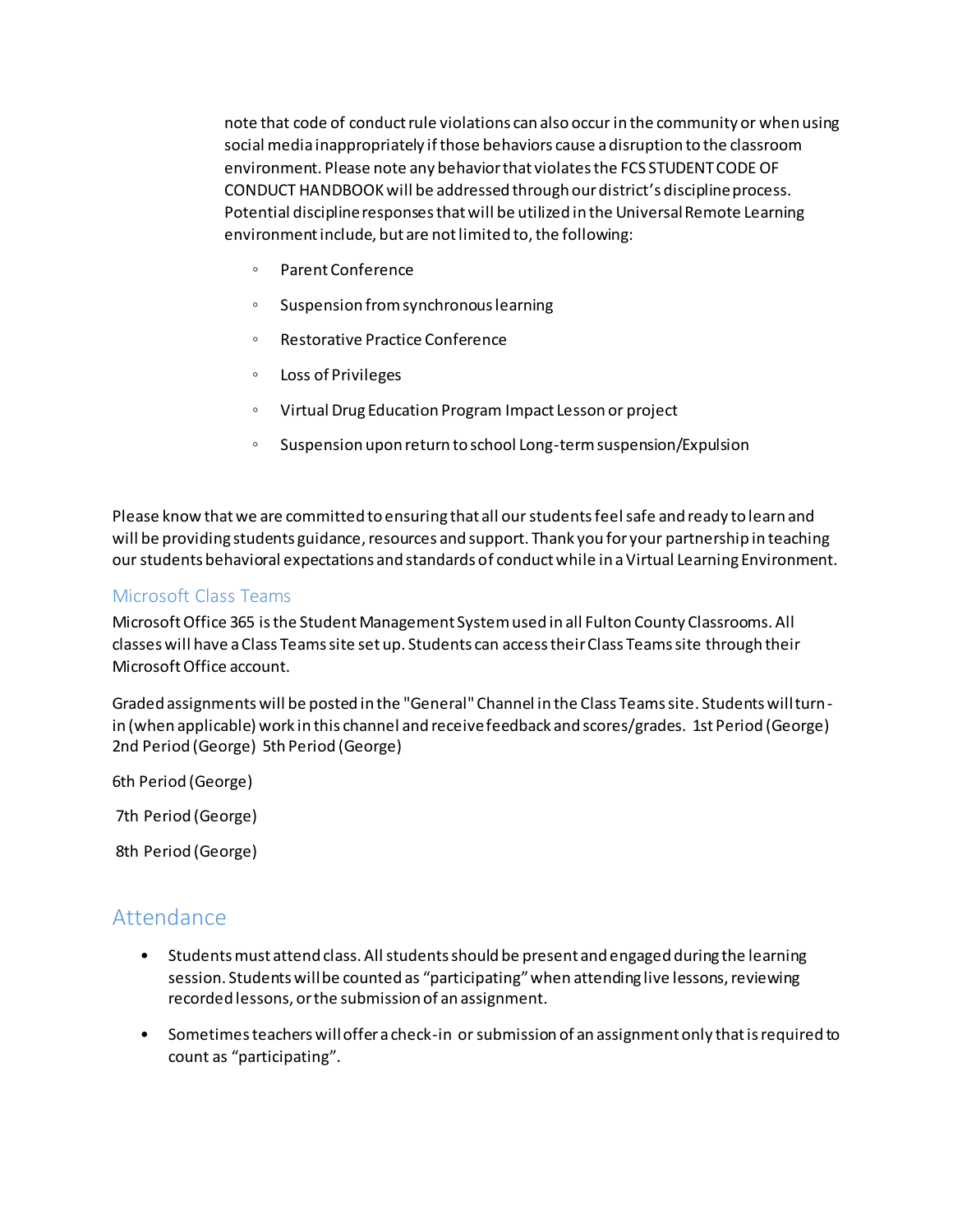- Teachers may request that students turn their cameras to promote a higher level of student engagement and confirm attendance. Students can use a background and they are encourage to upload a picture of themselves to their profile.
- **Submission of assignments**must be done by 7:00 PM on the day of the class to count as "participating". This allows time for parents to get home from work and assist students as needed.

#### Grades

*Grading Scale:*

90- 100 =A

80- 89 =B

 $70 - 79 = C$ 

 $69 - 0 = F$ 

- Per GADOE guidance, FCS will adopt a NO ZERO policy during Remote Learning, An "I" will be entered in Infinite Campus for missing assignments/assessments.
- At the end of a grading period, an "I" for incomplete will be entered on a student's report card if a student does not complete 80% of the summative assignments/assessments.
- Students will have the remainder of the school year to complete missing/unsatisfactory work and remove the "I" from their report card.

#### Recovery

#### **Recovery Policy:**

All students will have one opportunity each 9 weeks to redo/retake one major assignment/assessment.

-Eligibility for a redo/retake is for students who receive a 79 or below on a specific major assignment/assessment.

-Students are eligible to earn a replacement grade on a redo/retake no higher than 79.

-Student redo/retakes must be completed before the next major assignment/assessment is given or five school days before the end of a marking period if there is not another major assessment/assignment given (exceptions can be made for students who have excused absences during this five-day window).

- Per GADOE guidance, "students will be allowed to redo, resubmit, and/or retake assessments."
- If needed students will be provided with three opportunities to demonstrate their mastery of the learning target(s) on a summative assessment.
- To be eligible, the student must have a help session with the teacher and complete a recovery assignment that reviews the material.
- The student can receive the highest score earned on the re-assessment.